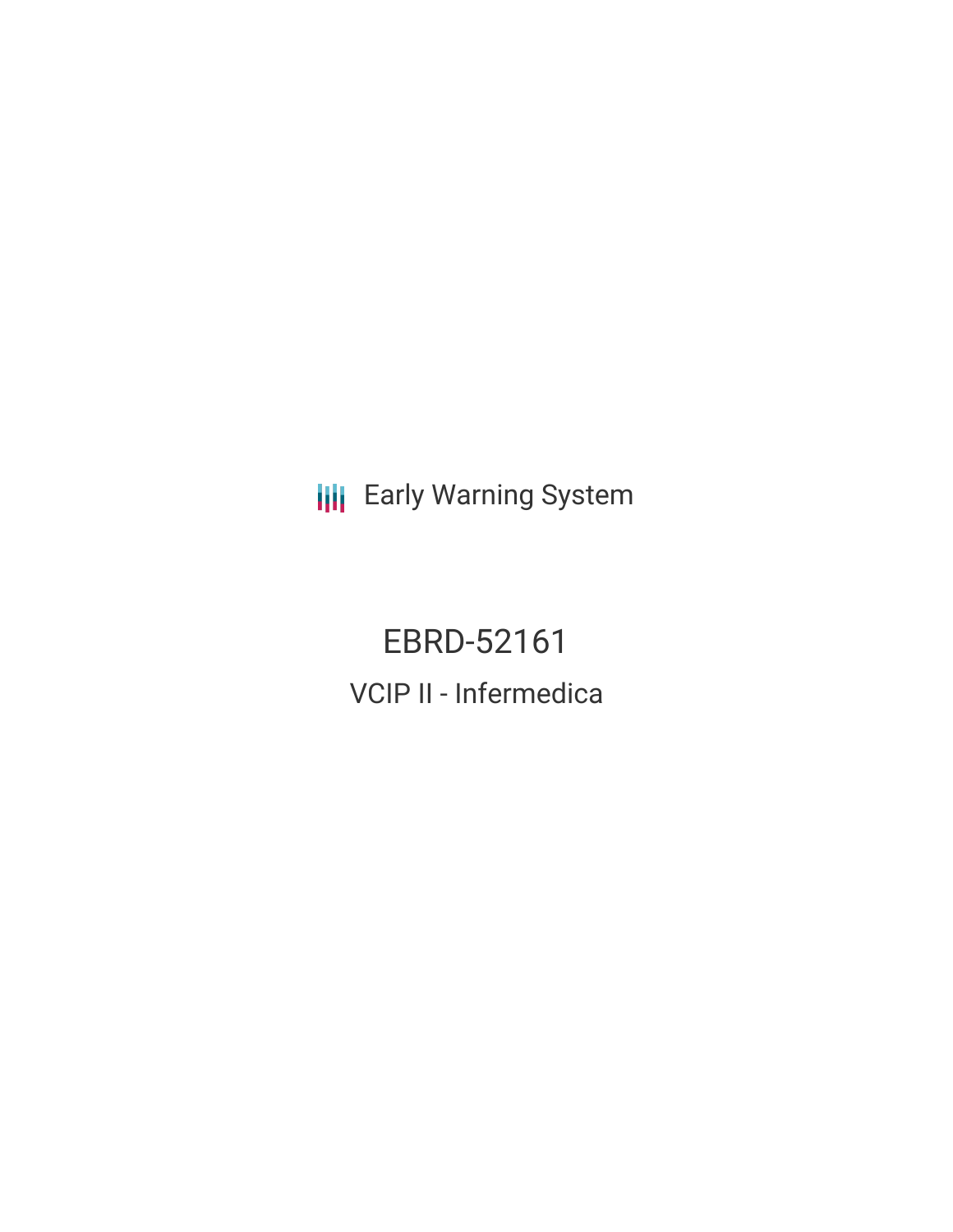

### **Quick Facts**

| <b>Countries</b>              | Poland                                                  |
|-------------------------------|---------------------------------------------------------|
| <b>Financial Institutions</b> | European Bank for Reconstruction and Development (EBRD) |
| <b>Status</b>                 | Active                                                  |
| <b>Bank Risk Rating</b>       | C.                                                      |
| <b>Voting Date</b>            | 2020-06-16                                              |
| <b>Borrower</b>               | <b>INFERMEDICA INC</b>                                  |
| <b>Sectors</b>                | Communications                                          |
| <b>Investment Type(s)</b>     | Equity                                                  |
|                               |                                                         |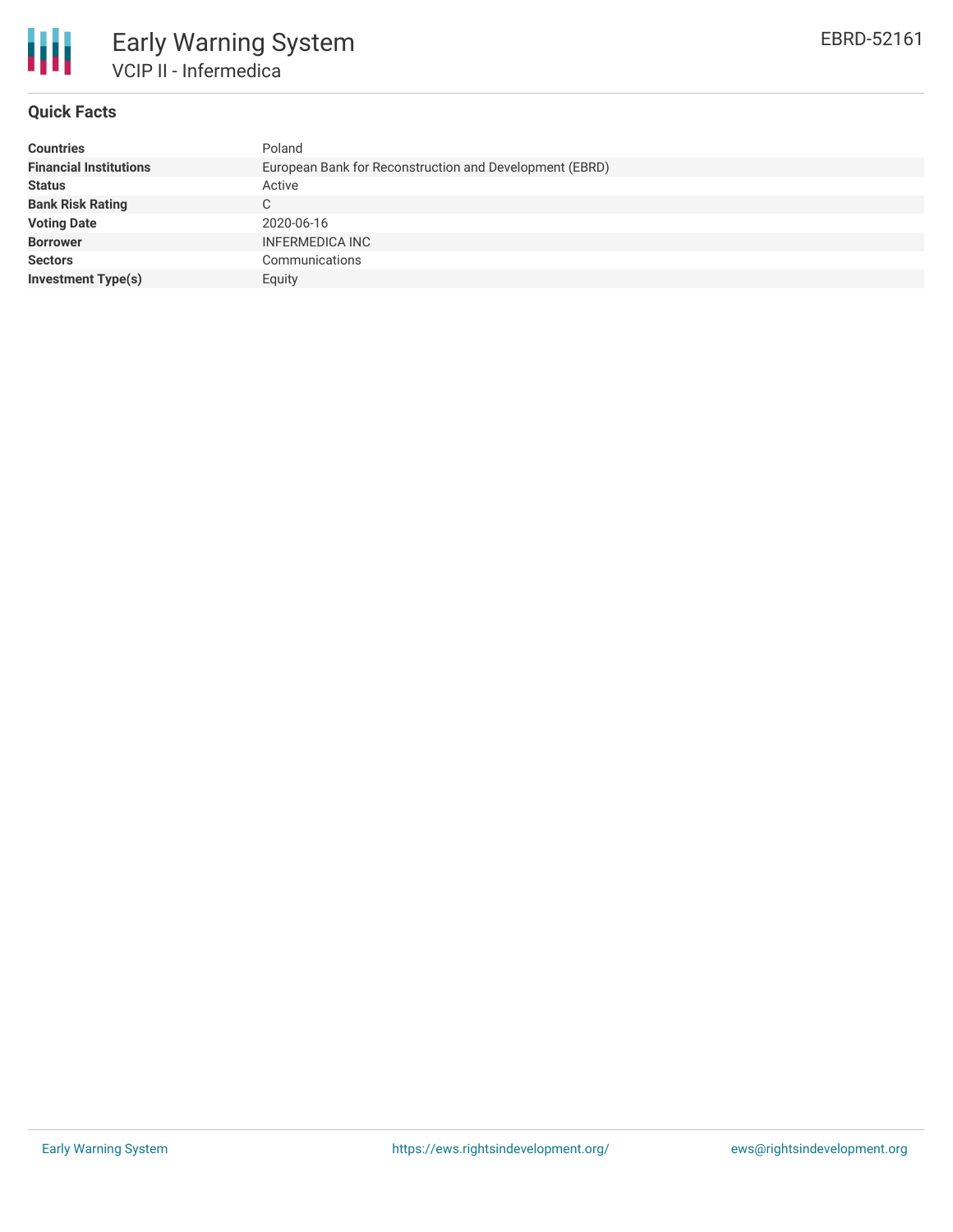

# **Project Description**

This is an equity investment in Infermedica, a technology company with operations and development centre in Wroclaw, Poland, as part of Series A financing round, to support its product development and marketing efforts.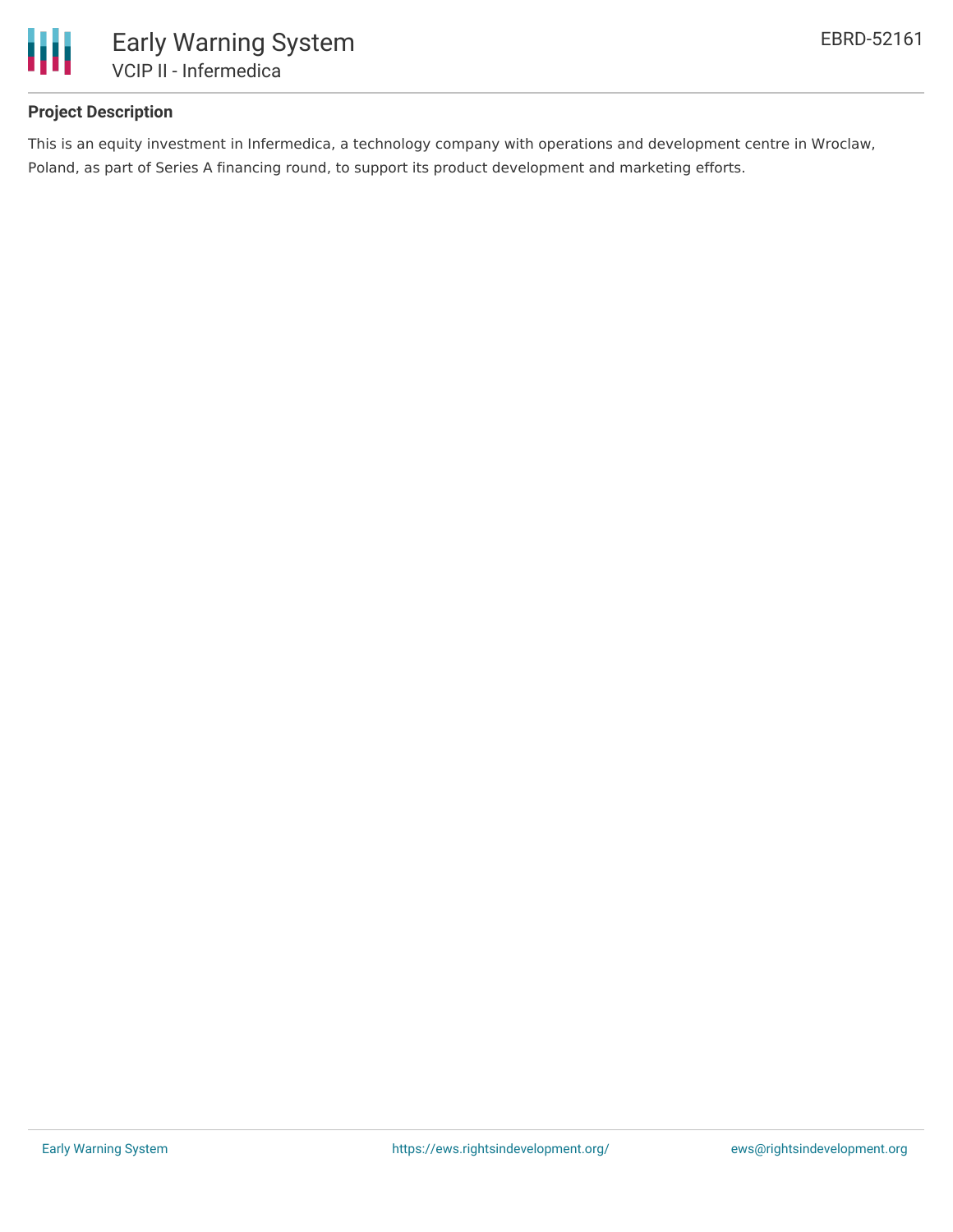

#### **Investment Description**

European Bank for Reconstruction and Development (EBRD)